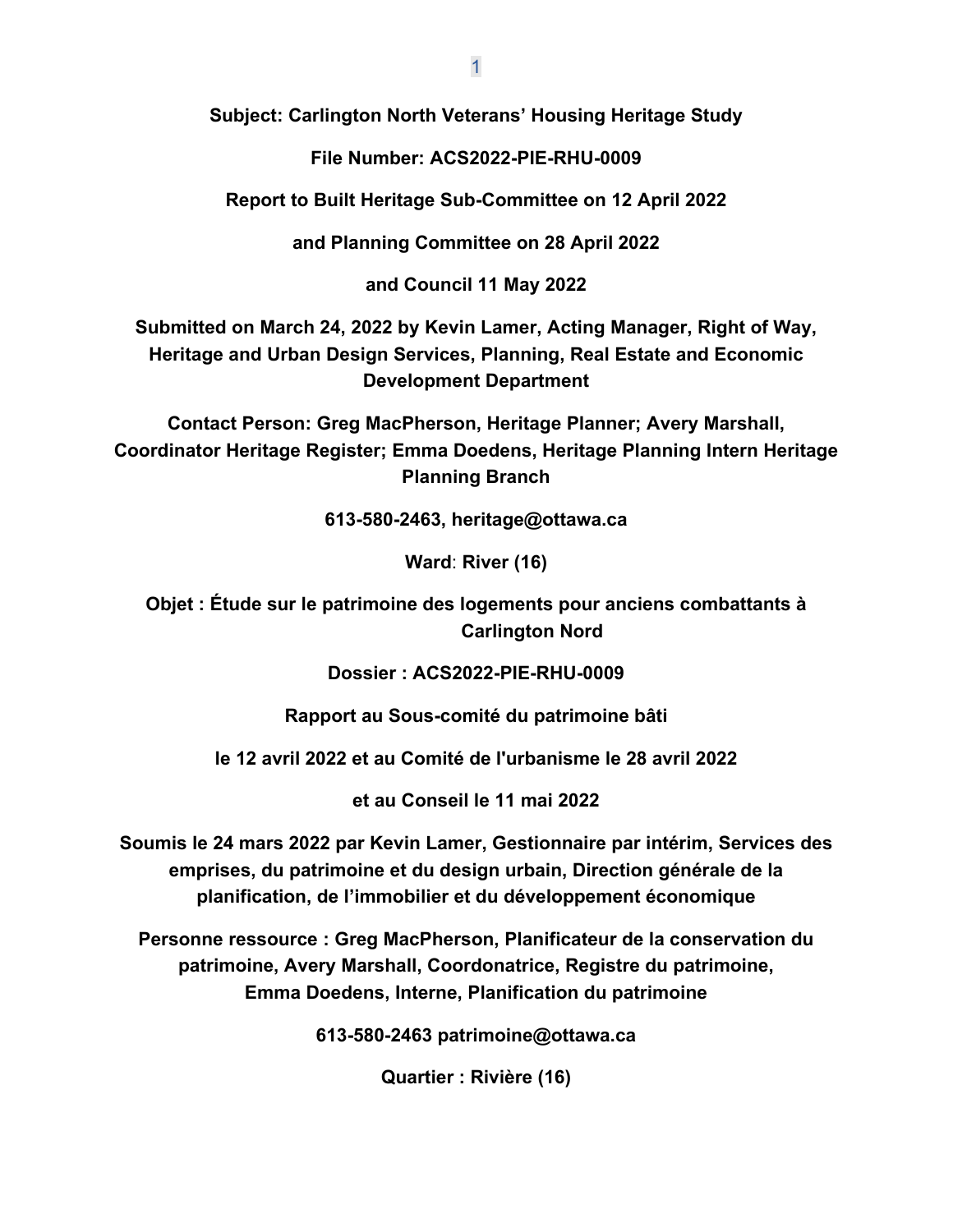#### **REPORT RECOMMENDATIONS**

**That the Built Heritage Sub-Committee recommend that Planning Committee recommend that Council:**

- **1. Approve the creation of the Veterans' Housing Character Area for the area shown in Document 1;**
- **2. Adopt the Veterans' Housing Character Area Management Guidelines, attached as Document 3;**
- **3. Direct staff to undertake monitoring for a period of three years and report back to the Built Heritage Sub-Committee on the conservation outcomes of the Veterans' Housing Character Area Management Guidelines as outlined in Section 7.0 of Document 3;**
- **4. Direct staff, in consultation with the community and ward councillor, to coordinate the design and installation of commemorative installations or interpretive signage within the Veterans' Housing Character Area;**
- **5. Direct staff to evaluate 1 Harrold Place (Harrold Place Park) and 915 Merivale Road (St. Teklehaimanot Ethiopian Orthodox Tewahedo Church) for designation under Part IV of the** *Ontario Heritage Act***.**

## **RECOMMANDATIONS DU RAPPORT**

**Que le Sous-Comité du patrimoine bâti recommande au Comité de l'urbanisme de faire les recommandations suivantes au Conseil :**

- **1. d'approuver la création du secteur pittoresque de logements pour anciens combattants dans la zone illustrée dans le document 1;**
- **2. d'adopter les lignes directrices sur la gestion du secteur pittoresque de logements pour anciens combattants, présentées en pièce jointe dans le document 3;**
- **3. de demander au personnel de procéder à une surveillance pour une période de trois ans et de rendre compte au Sous-comité du patrimoine bâti des résultats obtenus en matière de conservation par suite de l'application des lignes directrices sur la gestion du secteur pittoresque de logements pour anciens combattants, comme le décrit la section 7.0 du document 3;**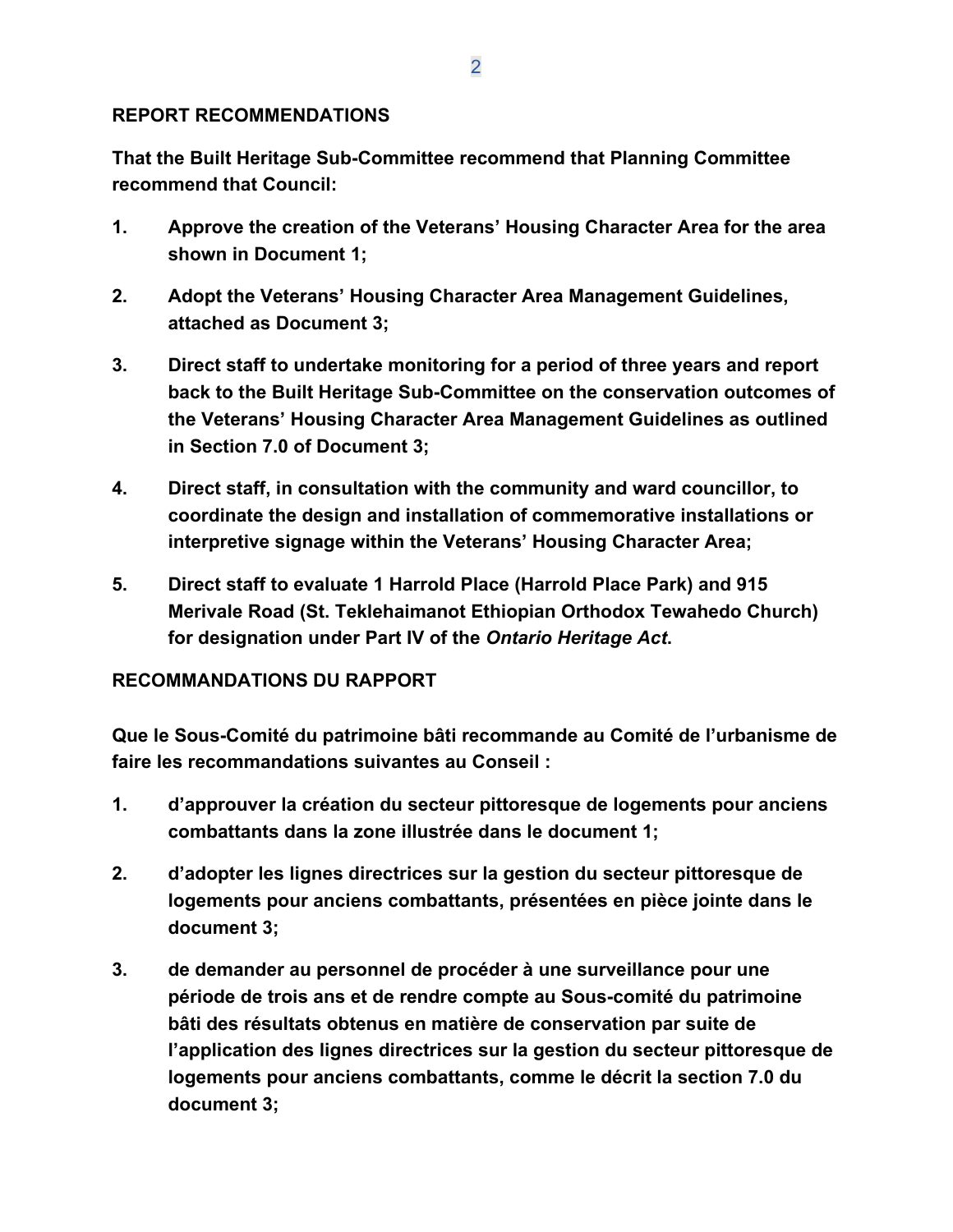- **4. Enjoindre au personnel, en consultation avec les résidents et le conseiller du quartier, de coordonner la conception et l'installation d'œuvres commémoratives ou de panneaux d'interprétation dans le secteur pittoresque de logements pour anciens combattants;**
- **5. Enjoindre au personnel d'évaluer le 1, place Harrold (parc de la place Harrold) et le 915, chemin Merivale (église orthodoxe Tewahedo éthiopienne Saint-Teklehaimanot), en vue d'une désignation en vertu de la partie IV de la** *Loi sur le patrimoine de l'Ontario.*

## **EXECUTIVE SUMMARY**

In 2019, through the city-wide Heritage Inventory Project, Council directed staff to conduct additional heritage analysis of the veterans' housing subdivisions in Carlington North [\(ACS2019-PIE-RHU-0012\)](https://app05.ottawa.ca/sirepub/mtgviewer.aspx?meetid=7557&doctype=minutes&itemid=388817). A heritage study was developed to determine appropriate heritage conservation mechanisms. The study was undertaken by Heritage Planning staff in three overlapping phases: I) research and documentation, II) community engagement, and III) analysis and evaluation.

This report has been prepared to present the study findings and recommendations. Staff recommend the approval of each of the five recommendations in this report to achieve the study goal to "recommend potential heritage conservation and commemoration approaches for the study area." The creation of the Veterans' Housing Character Area and an associated commemoration strategy will ensure that the historical significance of the veterans' housing subdivisions is recognized and remembered.

The recommendations in this report are consistent with the Provincial Policy Statement and align with both the previous and Council-approved Official Plans, which have policies related to heritage and the identification of special areas of cultural heritage value.

# **RÉSUMÉ**

En 2019, dans le cadre du Projet d'inventaire patrimonial mené à l'échelle de la ville, le Conseil a enjoint au personnel de procéder à une analyse patrimoniale supplémentaire du lotissement de logements des anciens combattants de Carlington-Nord [\(ACS2019-](https://app05.ottawa.ca/sirepub/mtgviewer.aspx?meetid=7557&doctype=minutes&itemid=388817) [PIE-RHU-0012\)](https://app05.ottawa.ca/sirepub/mtgviewer.aspx?meetid=7557&doctype=minutes&itemid=388817). Une étude patrimoniale a été menée afin de déterminer les mécanismes appropriés de conservation du patrimoine. Cette étude a été réalisée par le personnel de la planification du patrimoine en trois étapes qui se chevauchaient : I)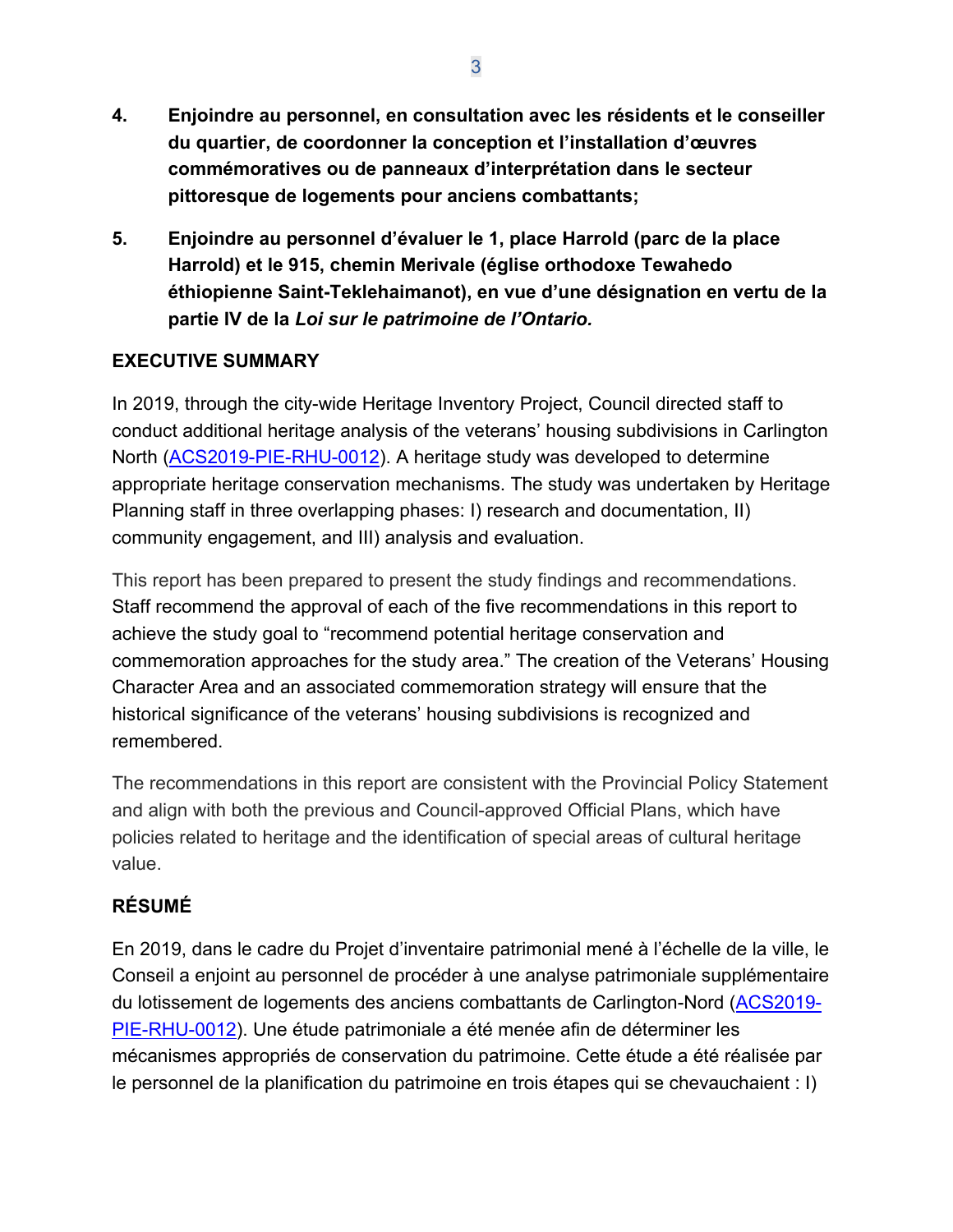recherche et documentation, II) participation de la collectivité, et III) analyse et évaluation.

Le présent rapport a pour objet de présenter les conclusions de l'étude et les recommandations qui en ont découlé. Le personnel recommande l'approbation de chacune des cinq recommandations décrites dans le présent rapport afin d'atteindre l'objectif de l'étude consistant à « recommander des approches en matière de conservation du patrimoine et de commémoration pour le secteur à l'étude ». La création du secteur pittoresque de logements pour anciens combattants et l'élaboration d'une stratégie connexe de commémoration permettront de s'assurer que l'importance historique des lotissements de logements des anciens combattants est reconnue et commémorée.

Les recommandations du présent rapport sont conformes à la Déclaration de principes provinciale et correspondent au Plan officiel précédent et à celui approuvé par le Conseil, qui contiennent des politiques liées au patrimoine et à la désignation de secteurs particuliers de valeur du patrimoine culturel.

# **BACKGROUND**

In 2019, through the city-wide Heritage Inventory Project, Council directed staff to conduct additional heritage analysis of the veterans' housing subdivisions in Carlington North [\(ACS2019-PIE-RHU-0012\)](https://app05.ottawa.ca/sirepub/mtgviewer.aspx?meetid=7557&doctype=minutes&itemid=388817). A heritage study was developed to determine appropriate heritage conservation mechanisms. The study was planned to commence in 2020; however, due to the onset of the COVID-19 pandemic, the study was postponed. The study began in 2021. Heritage Planning staff conducted research, documentation, and community engagement to learn about the veterans' housing subdivisions and to consider strategies for conservation and commemoration.

This report has been prepared to present the study findings and recommendations to the Built Heritage Sub-Committee and Council.

# **Study area**

Wartime Housing Limited, a federal Crown corporation, built and managed houses for war workers and veterans during a nation-wide housing shortage during and immediately following the Second World War. In Ottawa, two subdivisions were built by Wartime Housing Limited in Carlington North.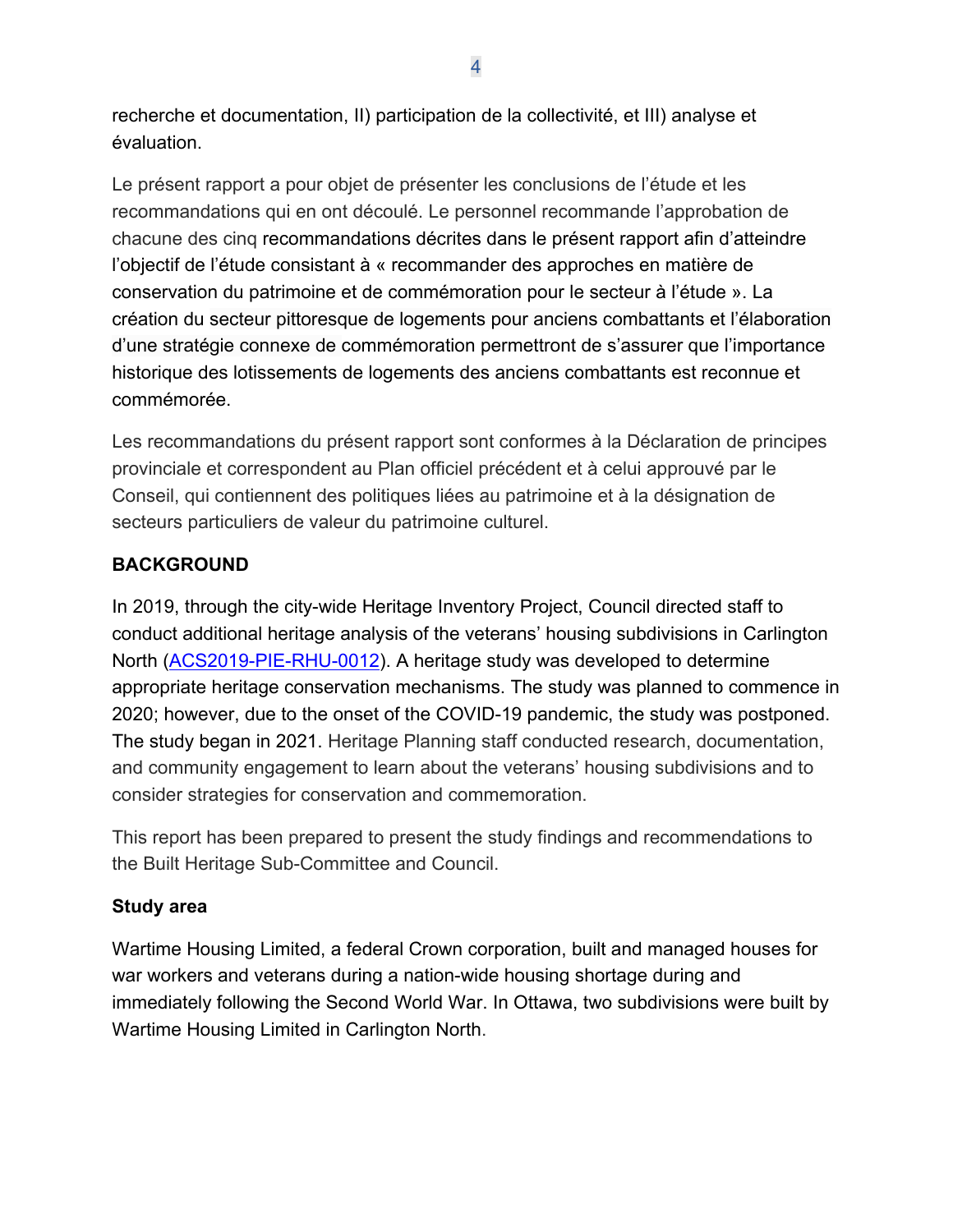## **Veterans' Housing Project No. 1**

The first subdivision of 200 rental houses was constructed south of Carling Avenue at Merivale Road in former Nepean. Construction was completed in 1946 and the subdivision lands were annexed to Ottawa.

#### **Veterans' Housing Project No. 2**

A second subdivision of 200 rental houses was built immediately south of the first subdivision. The lands of the second subdivision were annexed from Nepean to Ottawa in 1947.

Thematic street names were chosen to reflect the military heritage of the subdivisions including Admiral Avenue, Veterans Avenue and General Avenue.

Council's direction to staff included a map of the study area, shown in Document 1. The study area boundary is based on the 1946 and 1947 subdivision plan boundaries. The area is generally bounded by Carling Avenue to the north, Fisher Avenue to the east, General and Marshall Avenues to the south and Merivale Road to the west. The area is primarily residential and consists mainly of houses built by Wartime Housing Limited following the Second World War.

#### **Objectives**

The goals of the study were to:

- Engage with and learn from residents and stakeholders about the history and importance of these veterans' housing subdivisions
- Document all buildings and streetscapes in the study area
- Complete an analysis of existing streetscape character and neighbourhood context
- Conduct historical research related to the study area
- Recommend potential heritage conservation and commemoration approaches for the study area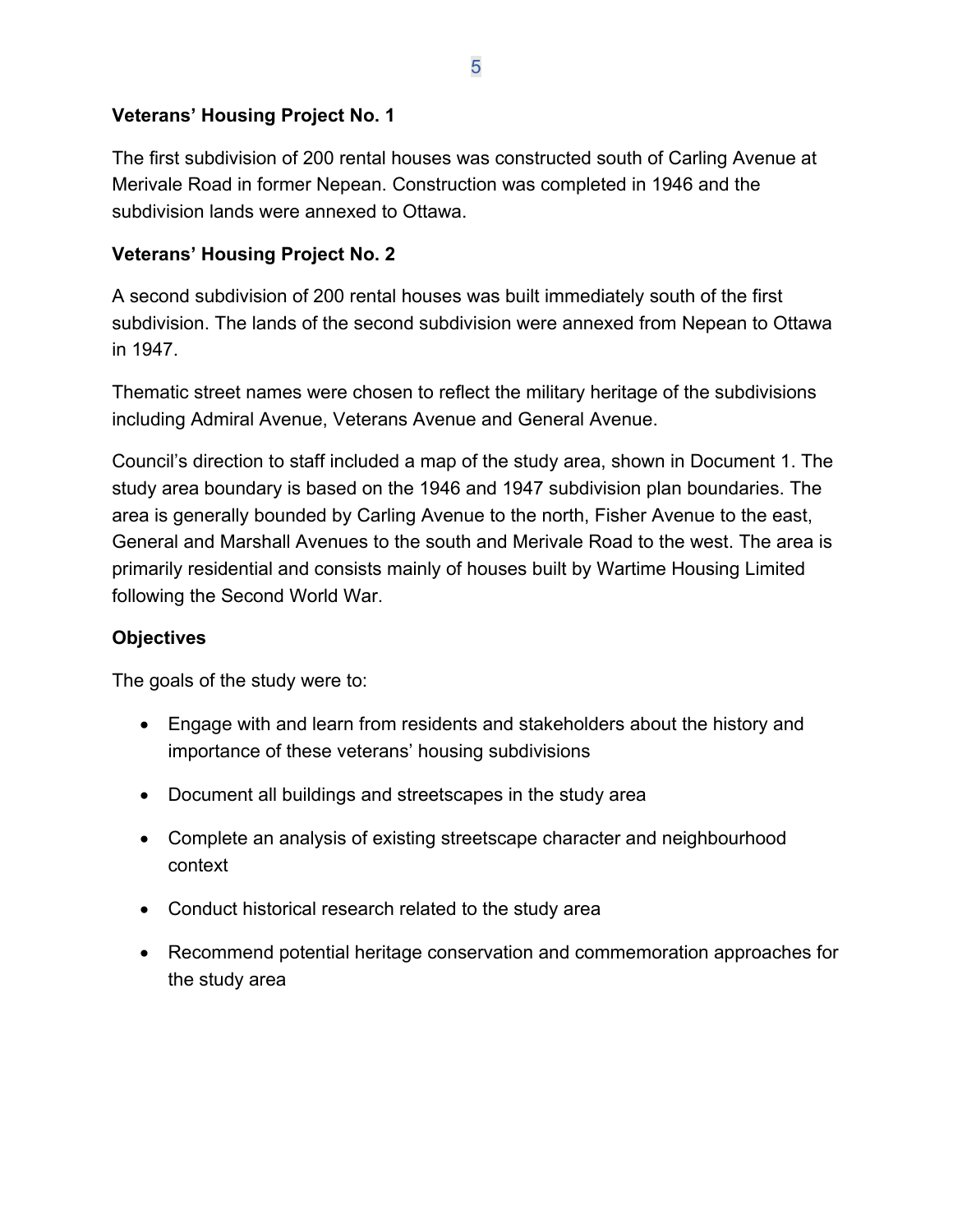# **Methodology**

The study was undertaken by Heritage Planning staff in three overlapping phases: I) research and documentation, II) community engagement, and III) analysis and evaluation.

I) Research and documentation

The research and documentation phase involved several methods to collect relevant historical information and document the study area. Staff undertook historical research to articulate the history of the study area and chronologize its development. Research included consulting archival sources from the City of Ottawa Archives, Library and Archives Canada and internet archives such as newspapers.com, consulting secondary research compiled by historians and scholars studying veterans' housing and the broader history of Ottawa, and oral history provided by current and former residents of the study area.

A detailed account of the history and development of the study area is attached as Document 2. The information contained in Document 2 will evolve as new information becomes available and additional reference material is accessed. Staff plan to bring updates to Document 2 in the future.

Research also involved a contextual review of other subdivisions built by Wartime Housing Limited (WHL). Heritage Planning staff met with staff from the City of Kitchener to discuss the WHL subdivision in Kitchener's St. Mary's neighbourhood, and City of Toronto staff about the WHL subdivisions Sunshine Valley, Avon Park and Harding Park. Individual building research was conducted using fire insurance plans and city directories to document each dwelling's original occupant and confirm approximate construction dates. Staff conducted site visits to photograph individual properties and landscapes in the study area.

II) Community consultation

The study used several methods to reach and engage with impacted residents, members of the broader Carlington community, former residents, and people with historical or familial ties to the neighbourhood. Feedback was received through a public survey, community meetings, and email and phone correspondence.

Two community meetings were held to inform the study. Notice of these meetings was mailed to property owners and tenants by the City of Ottawa, distributed through the project's email circulation list, and posted on Ottawa.ca.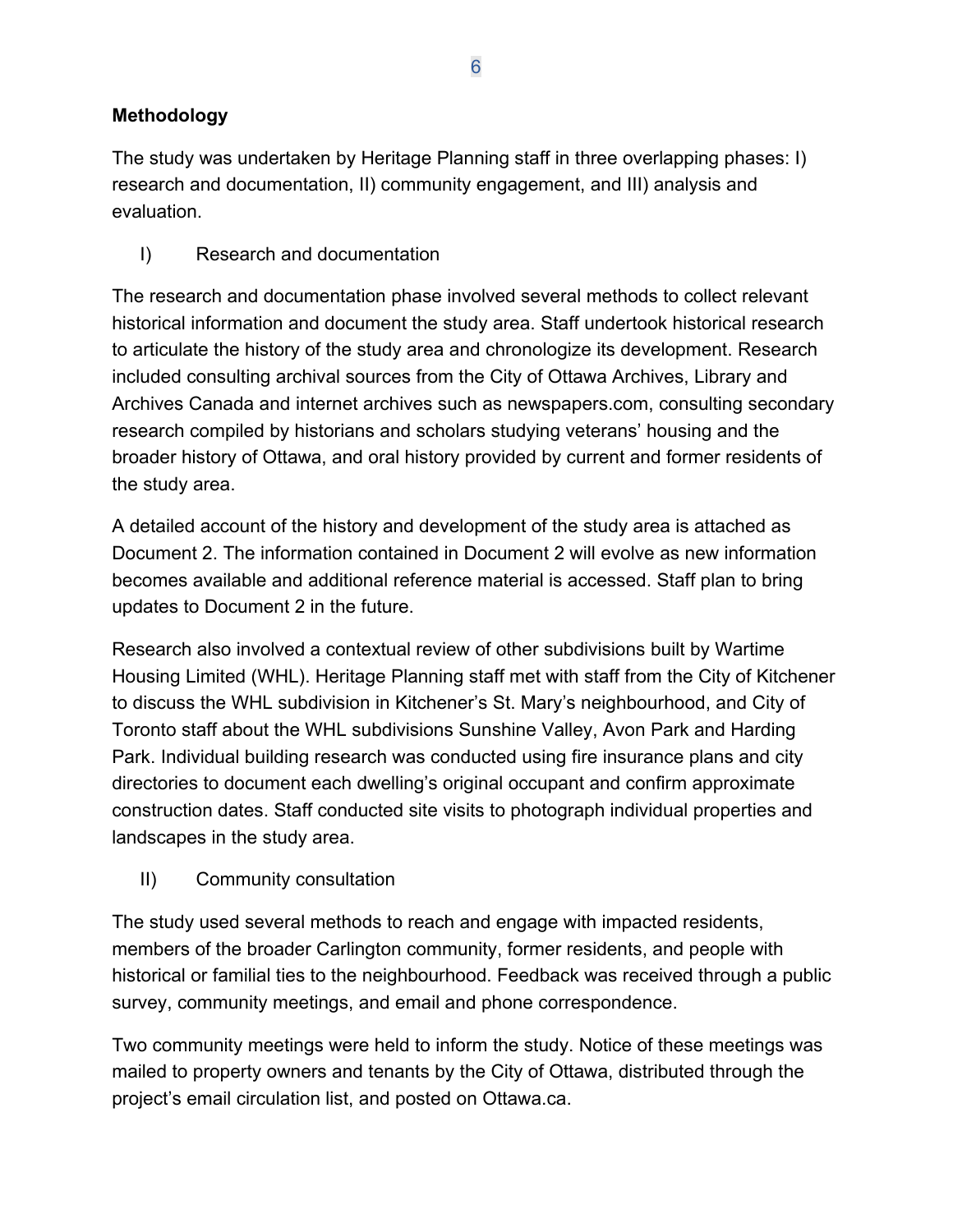The first meeting was held on October 7, 2021. At this meeting, Heritage Planning staff presented the purpose of the project, explained the study process, and presented preliminary research findings. The presentation was followed by an informal question and answer period. Most questions were related to the final recommendations and outcomes of the study, which at the time were undecided.

A second meeting was held on March 15, 2022. At this meeting, Heritage Planning staff provided an overview of the project to date, a summary of the research that had been completed, and a summary of the recommendations proposed to be presented to BHSC in this report. Attendees were encouraged to review and comment on a draft of the proposed Veterans' Housing Character Area Guidelines available on Ottawa.ca.

III) Evaluation and analysis

Using the information compiled through research, documentation, and community engagement, heritage staff identified the study area's cultural heritage character and related it to the physical fabric of the study area. This involved the use of aerial imagery and visual analysis of neighbourhood documentation to identify common physical features that contribute to the character of the area.

## **DISCUSSION**

## **Recommendation 1:**

## Creation of the Veterans' Housing Character Area

Heritage conservation options were reviewed and analyzed by Heritage Planning staff. Several strategies for heritage conservation were explored, including options under the *Ontario Heritage Act* and the City of Ottawa's Official Plan. Staff considered many factors such as the collective value of the subdivisions and the contributions individual houses.

Based on the analysis of available heritage conservation tools and strategies, staff recommend that the study area be identified as a Cultural Heritage Character Area, known as the Veterans' Housing Character Area.

Both the previous and Council-approved Official Plan have policies related to heritage and the identification of special areas of cultural heritage value that may not merit designation.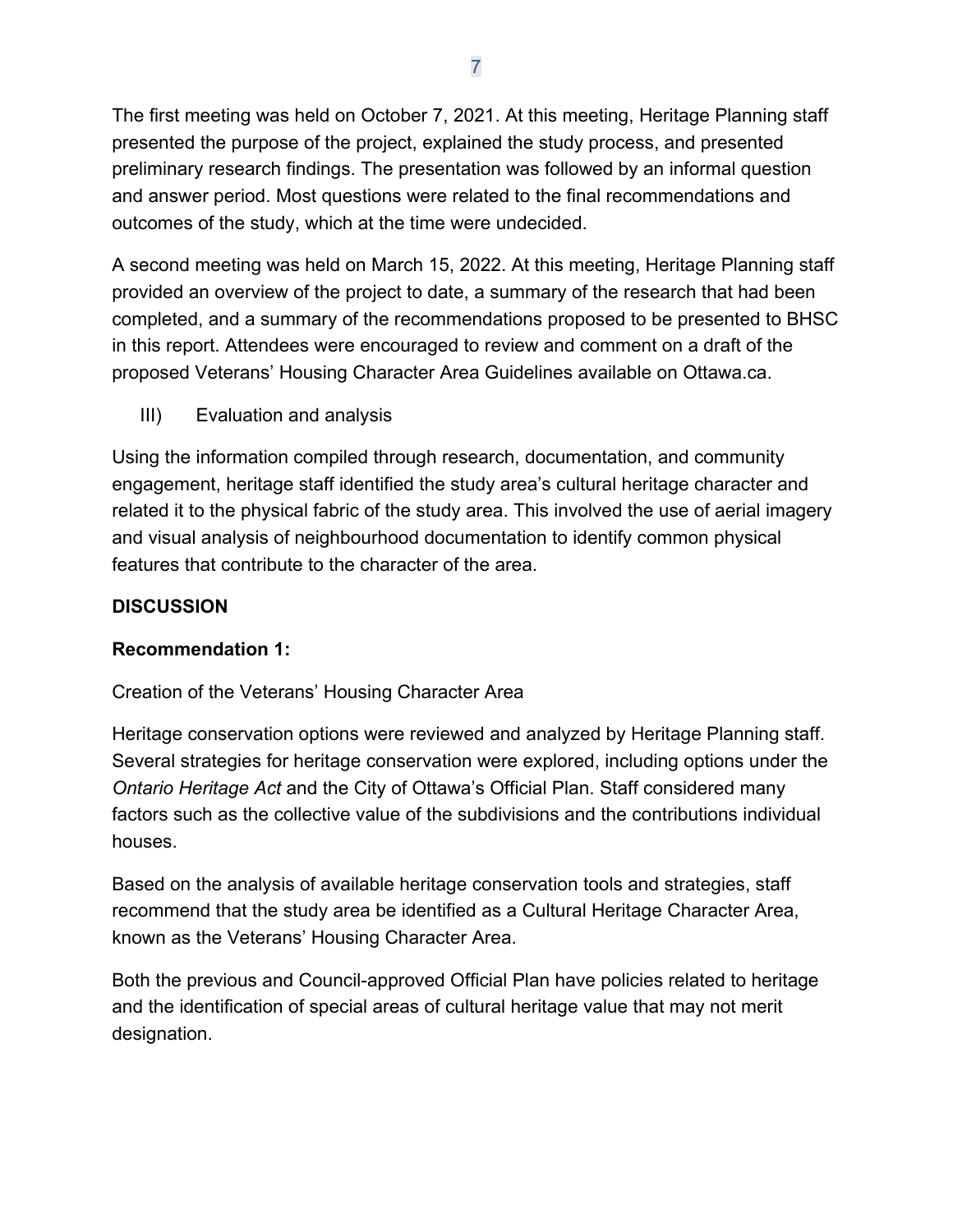Section 2.5.5 (3) of the City's previous Official Plan (2003) stated that:

The City may recognize core areas of Villages, older residential neighbourhoods, cultural landscapes or other areas in both the urban and rural areas as Cultural Heritage Character Areas, where designation under the *Ontario Heritage Act* may or may not be appropriate. In these areas, the City will prepare design guidelines to help private and public landowners construct new buildings, or additions or renovations to existing buildings, to reflect the identified cultural heritage features of the community.

Section 4.5.1 (13) of the new Official Plan provides direction for establishing design guidelines in areas of cultural heritage value:

The City may identify areas of cultural heritage value where heritage designation may not be appropriate but that may benefit from design guidelines, interpretive programming or other tools that will assist in the conservation and understanding of these areas.

A Cultural Heritage Character Area (CHCA) is a tool that recognizes and commemorates the cultural heritage value of neighbourhoods, streets or areas that may not merit designation under the *Ontario Heritage Act*. A CHCA provides an historic context statement for the neighbourhood, identifies relevant themes and attributes and provides management and design guidelines to conserve heritage value as the area evolves. The City has similar areas in Sandy Hill and in the village of Richmond. A CHCA can be implemented through a Community Design Plan (ie. Richmond) or as a standalone document (ie. Sandy Hill).

Designation as a Heritage Conservation District under Part V of the *Ontario Heritage Act* is not an appropriate tool at this time, taking into consideration the conservation goals, community feedback, and planning policies. While the intent of a Heritage Conservation District designated under Part V of the *Ontario Heritage Act* is to manage change, not to prevent it, staff determined that a less restrictive approach implemented under the Official Plan would simultaneously achieve the goals of conservation and commemoration while responding to the integrity of the subdivisions and addressing the concerns of area residents. In addition, historic research into the planning and design intent of the area revealed that the original dwellings were designed to be altered and grow over time, addressing both the national housing crisis of the immediate post-war era and the changing needs of area residents. Further, no properties are recommended for listing on the City's Heritage Register. The Heritage Register could provide interim protection for individual properties; however, it does not recognize the collective value of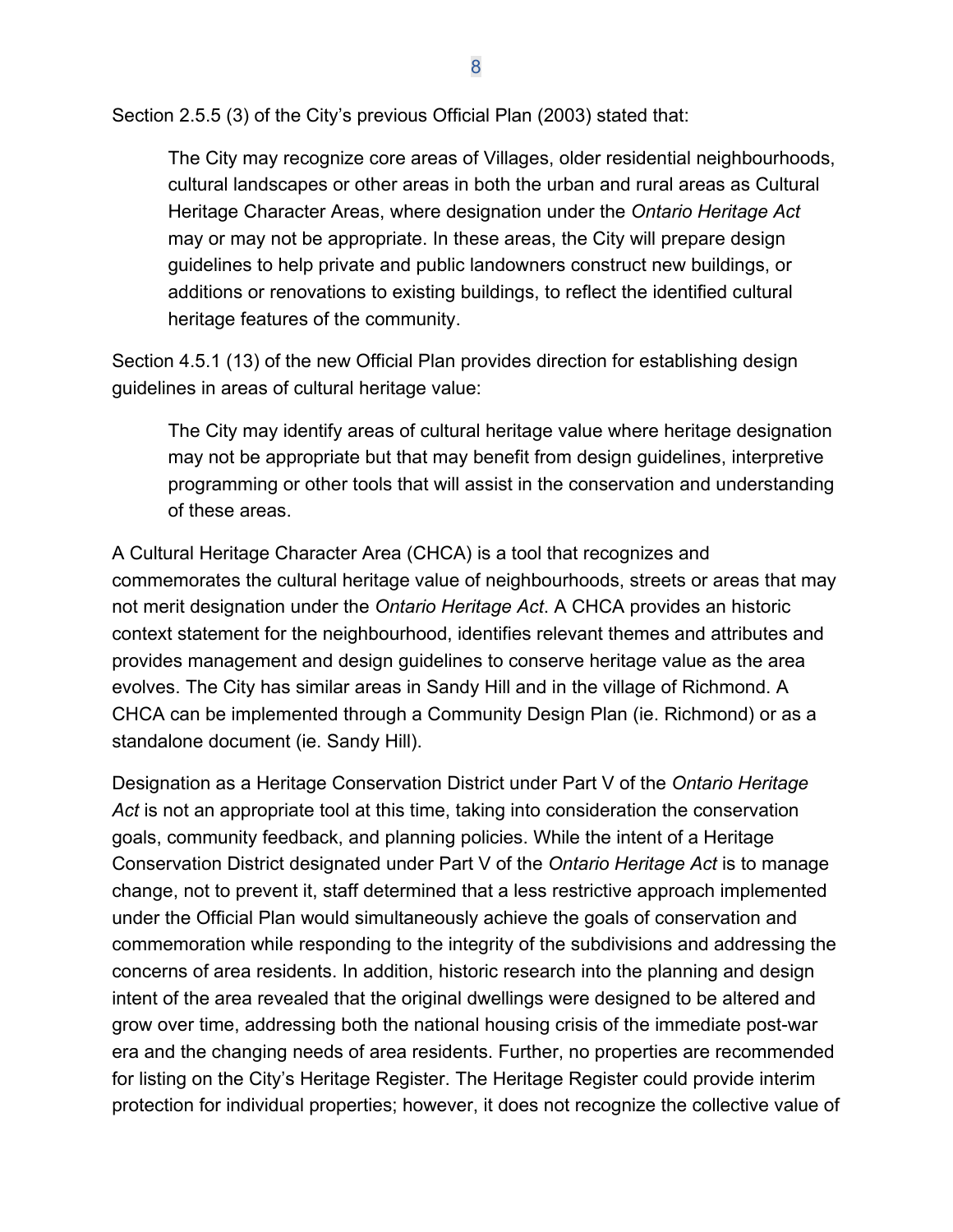the subdivisions. Listing all properties within the study area on the Heritage Register is not an appropriate approach.

Recommendation 3 recommends monitoring and evaluating the performance of the character area in conserving the heritage values of the area over time. It is possible that other heritage conservation tools such as Heritage Register listing, could be implemented following the scheduled review, subject to community input and Council approval.

The proposed Veterans' Housing Character Area will not designate any properties under Parts IV or V of the *Ontario Heritage Act* or result in the addition of any properties to the municipal heritage register as non-designated listings. Property owners will not be required to seek additional permits or other permissions to alter their properties.

## **Recommendation 2:**

Cultural Heritage Character Area Management Guidelines

Staff recommend that Council adopt the Veterans' Housing Character Area Management Guidelines attached as Document 3 to implement the CHCA as per the provisions of both the new and old Official Plans.

According to the new Official Plan, the area is targeted for significant intensification. The guidelines in this document strive to balance intensification with conservation of cultural heritage.

The guidelines are intended to be used in conjunction with all other relevant municipal and provincial planning policies and by-laws, including the Merivale Road North Community Design Plan (2018) and relevant urban design guidelines.

The primary function of the guidelines is to provide guidance on managing change and conserving the area's heritage character. Through the implementation of character area guidelines, area residents will retain flexibility in designing and constructing alterations and additions. Other development activities, such as the construction of infill housing, can respond to and be informed by the guidelines.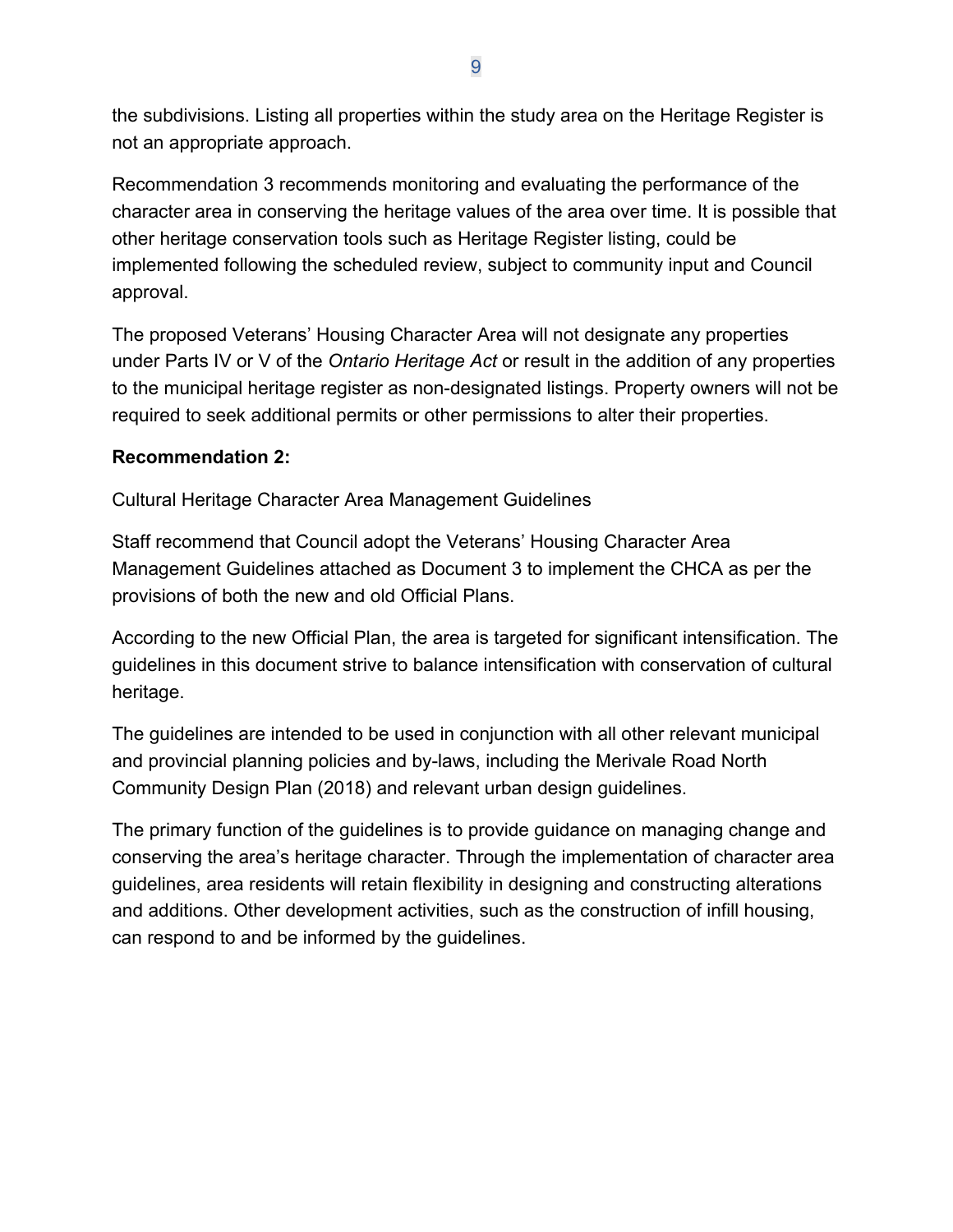#### **Recommendation 3:**

#### Monitoring of Character Area Performance

Staff recommend that the performance of the Veterans' Housing Character Area be monitored by staff for a period of three years and that the results of this monitoring be reported to Council following the conclusion of the three-year period.

#### **Recommendation 4:**

#### Commemoration

One of the findings of the study was that the area contains intangible heritage that is valued by the community and merit commemoration and interpretation to contribute to a greater understanding of the significance of the area. These intangible elements include the specific memories and stories of servicemen and women in the Second World War who later settled in the area, the lives and experiences of children living within the area as it developed, the persistent sense of community cultivated by current and former residents, and the significance of the area as a site of Ottawa's development during the post-war era.

Some commemorative activities occurred prior to this study, including the installation of a commemorative bench in Harrold Place Park in 2017. Staff recommend that formal commemoration of the Veterans' Housing Character Area be designed in consultation with the community and Ward Councillor and installed in the area. Commemoration may include but is not limited to interpretive signage, plaques, and public art that recognizes the significance of the area and remembers its veterans. It is anticipated that commemoration could be implemented in 2023.

## **Recommendation 5:**

## Evaluation of Potential Part IV Designations

While the value of the study area is primarily related to the collective elements of the subdivisions and the organization of the neighbourhood as a whole, staff have identified the following properties and recommend they be assessed as candidates for potential designation under Part IV of the *Ontario Heritage Act*.

## a. 1 Harrold Place (Harrold Place Park)

Harrold Place Park is a well-known destination in the veterans' housing subdivisions. Harrold Place was named in memory of Ernest William Harrold, a local man who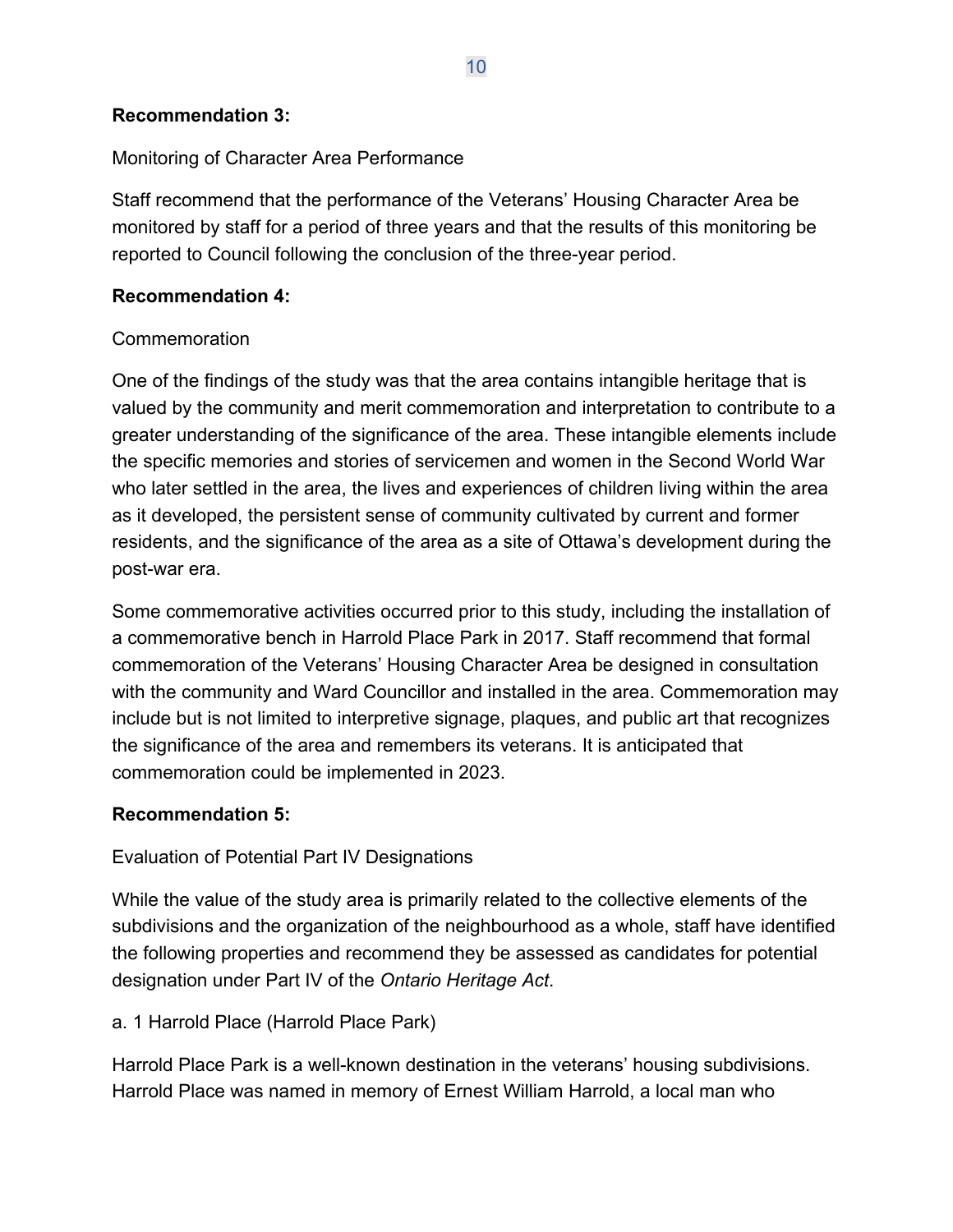reported for the Ottawa Citizen in 1913 until he went overseas to serve in the First World War. His death in 1945 coincided with the construction of Veterans Housing Project No. 1, and so Harrold Place Park was named in his memory. The unique "dog bone" shape of the park and its placement at the heart of the first veterans' housing subdivision pushes houses to the periphery in favour of public greenspace. This design approach creates a distinct and recognizable spatial arrangement associated with Wartime Housing Limited subdivisions.

b. 915 Merivale Road (St. Teklehaimanot Ethiopian Orthodox Tewahedo Church)

915 Merivale Road was designed by the modernist architect James W Strutt in 1957-1959 and features elements of American A-frame architecture. It is recognized as a building of design significance and is associated with an architectural concept known as the Linked Hyperbolic Parabola, which unites walls and ceilings to form one continuous structure. Built as St. Peter's Anglican Church, the building has ties to Ottawa's Anglican and Ethiopian Orthodox congregations. It is a striking building along Merivale Road.

## **Conclusion**

The veterans' housing subdivisions in Carlington North are representative and relatively intact examples of the planned neighbourhoods developed by Wartime Housing Limited across Canada in the postwar years. They are the only known Wartime Housing Limited subdivisions located within the amalgamated City of Ottawa. The subdivisions were built in direct response to the housing crisis and reflect a coordinated effort from several levels of government and various private sector players during a time of considerable housing need. They are some of the first subdivisions built in Ottawa after the Second World War and they represent a defining moment in residential planning in Ottawa and in Canada. These subdivisions survive as legacies of the war and as markers in the growth and development of postwar Ottawa.

Staff recommend the approval of each of the recommendations in this report to achieve the study goal to "recommend potential heritage conservation and commemoration approaches for the study area." The creation of the Veterans' Housing Character Area and an associated commemoration strategy will ensure that the historical significance of the veterans' housing subdivisions is recognized and remembered.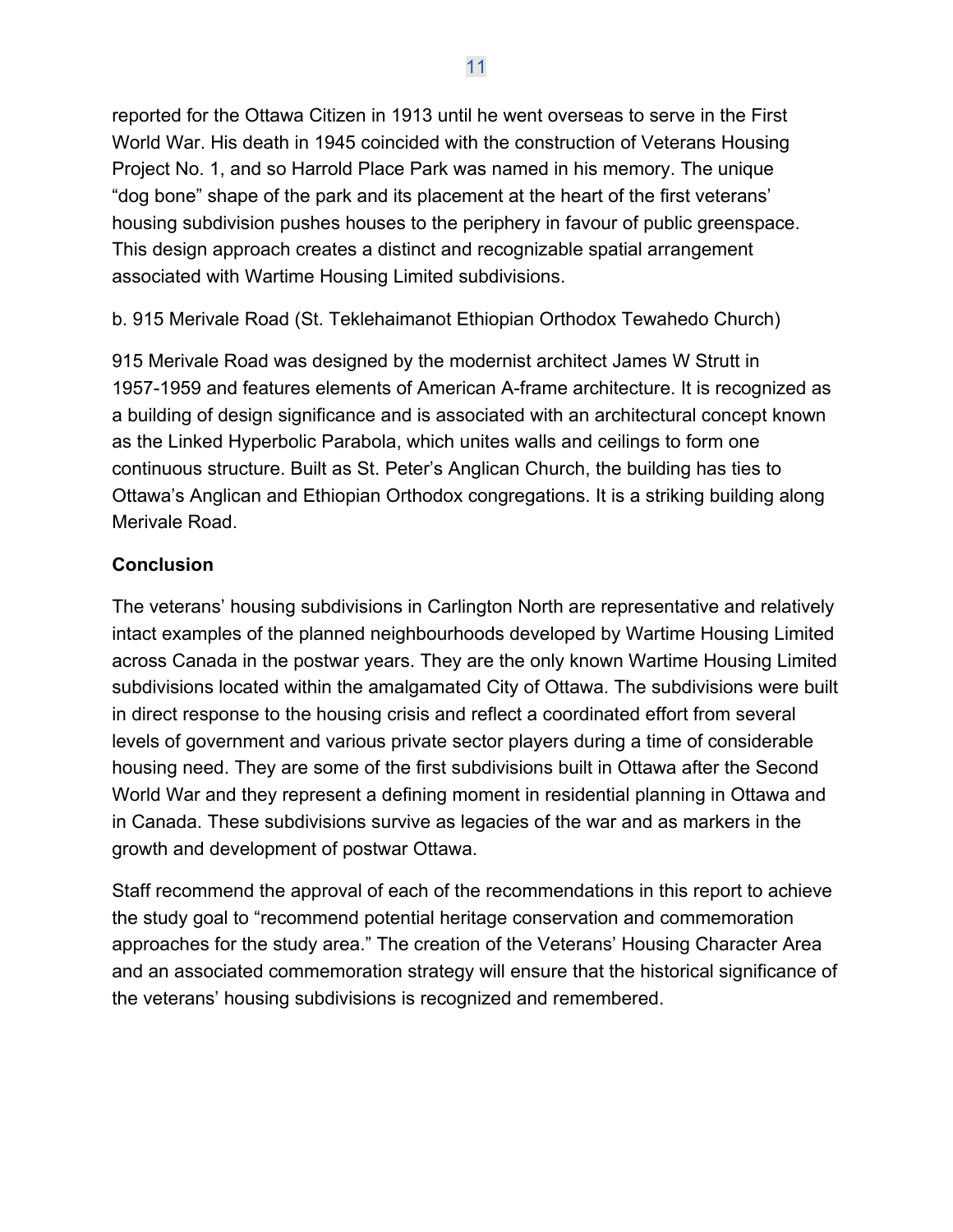## **Provincial Policy Statement**

Staff have reviewed the recommendations in this report and have determined that it is consistent with the Provincial Policy Statement, 2020.

#### **RURAL IMPLICATIONS**

There are no rural implications.

## **CONSULTATION**

Notices were mailed to all residents and owners in the study area in September 2021, informing stakeholders of the study's commencement, engagement opportunities, and how to access more information online. Notices were also distributed to the local community association and through the Councillor's newsletter.

An online survey was available on ottawa.ca/vetshousing from September 7, 2021 to October 19, 2021. The survey collected data on perceptions of the study area and the potential implementation of cultural heritage conservation tools. A public meeting was held over Zoom on October 7, 2021 and attended by approximately 30 people and the Ward Councillor. An As We Heard It Report detailing the survey results and public meeting is included as Document 4.

A second notice was mailed to all residences and owners in the study area in March 2022, informing stakeholders that the initial study phase had concluded and providing an overview of staff's draft recommendations. The draft guidelines were made available online at ottawa.ca/vetshousing. The notices also included an invitation to a second public meeting, held over Zoom on March 15, 2022 as well as details regarding meetings of the Built Heritage Sub-Committee and Council. An As We Heard Report summarizing the 2022 public meeting is included as Document 5.

Notices were emailed to Heritage Ottawa, the Carlington Community Association and the Strutt Foundation informing them of this report and its recommendations.

## **COMMENTS BY THE WARD COUNCILLOR**

The Ward Councillor is aware of this report to committee.

## **LEGAL IMPLICATIONS**

There are no legal implications associated with implementing the report recommendations.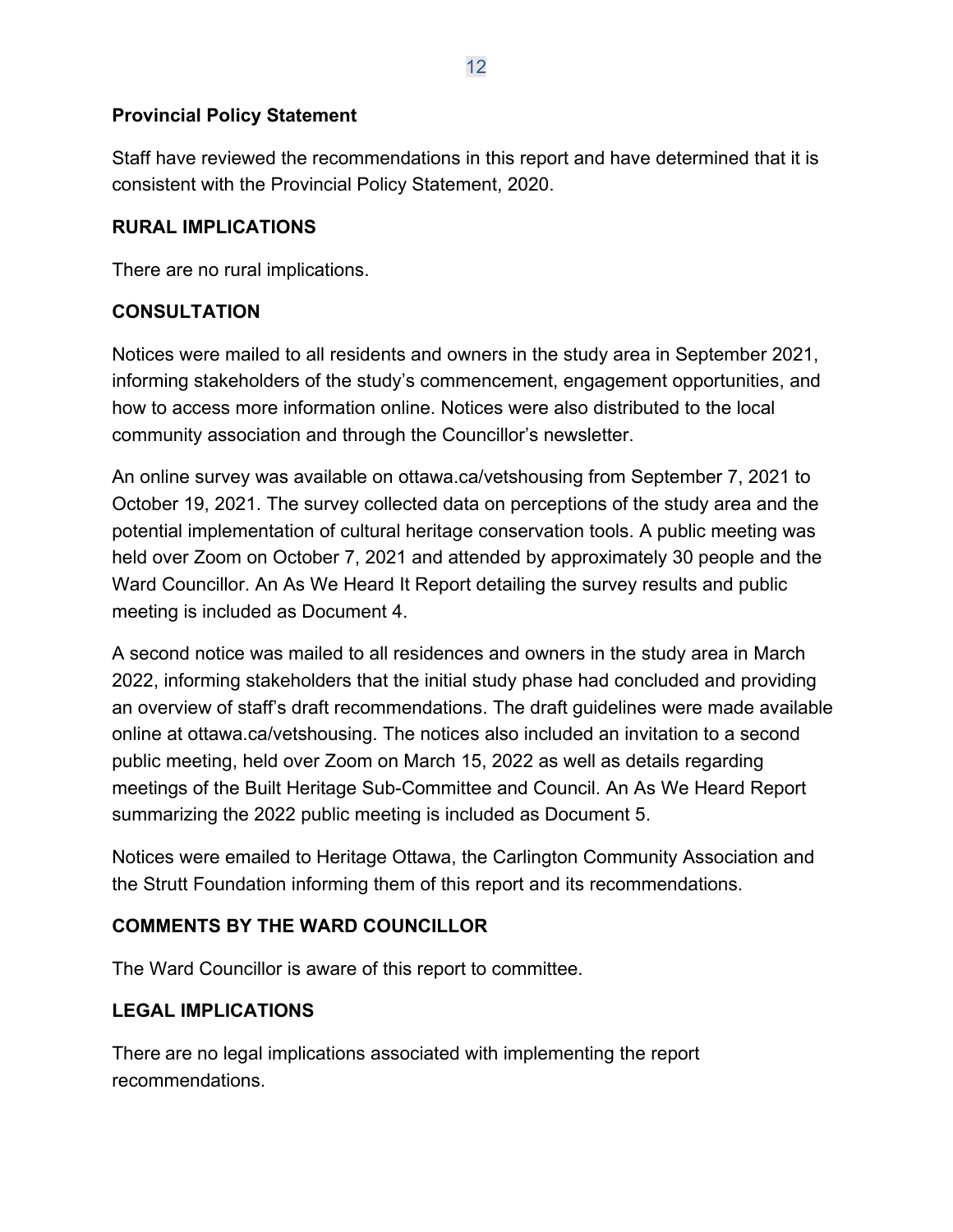#### **RISK MANAGEMENT IMPLICATIONS**

There are no risk implications.

#### **ASSET MANAGEMENT IMPLICATIONS**

There are no asset management implications associated with this report.

#### **FINANCIAL IMPLICATIONS**

There are no direct financial implications.

## **ACCESSIBILITY IMPACTS**

Design and installation of commemorative signs or plaques will reflect the City's Accessible Design Standards for Signage and Wayfinding and follow the Accessible Procurement Guidelines.

## **CLIMATE IMPLICATIONS**

The character area guidelines recommended in this report encourage the retention of existing dwellings in the Veterans' Housing Character Area. The retention, restoration, and reuse of the existing building stock contributes positively to a reduction in greenhouse gas emissions associated with urban development and reduces the volume of construction and demolition waste received by landfills.

The character area guidelines recommended in this report support the retention and growth of trees, reflecting the objectives of the City of Ottawa Urban Forest Master Plan.

## **INDIGENOUS GENDER AND EQUITY IMPLICATIONS**

The report considers that Indigenous and equity-deserving groups faced unequal access to government benefits and programs, including housing for veterans, following the Second World War. These historical barriers carry into the present.

## **TERM OF COUNCIL PRIORITIES**

This project addresses the following Term of Council Priorities:

• Thriving Communities: Promote safety, culture, social and physical well-being for our residents.